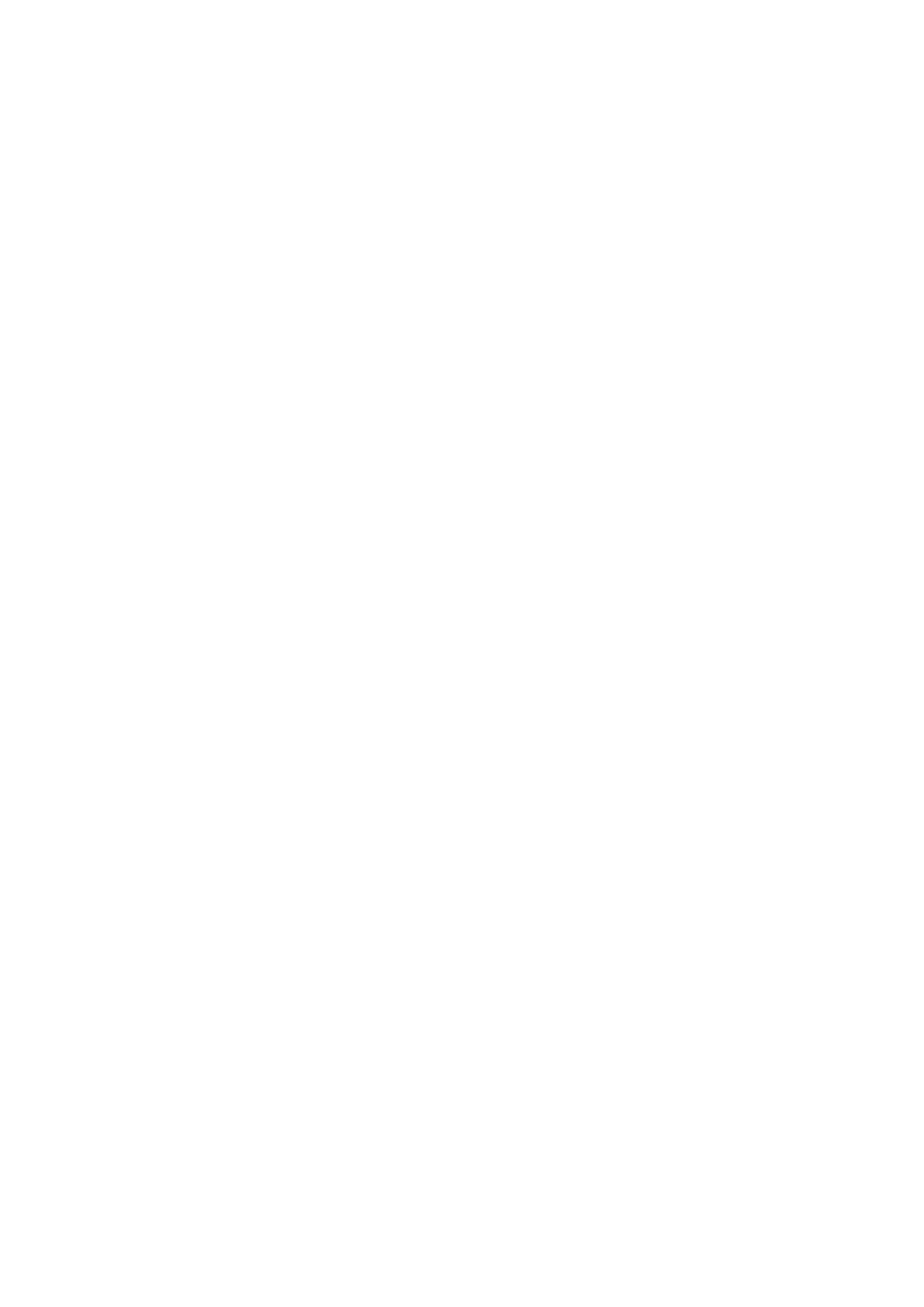

### Sustainable Communities Act 2007 Consultation on developing local spending reports **Summary of responses**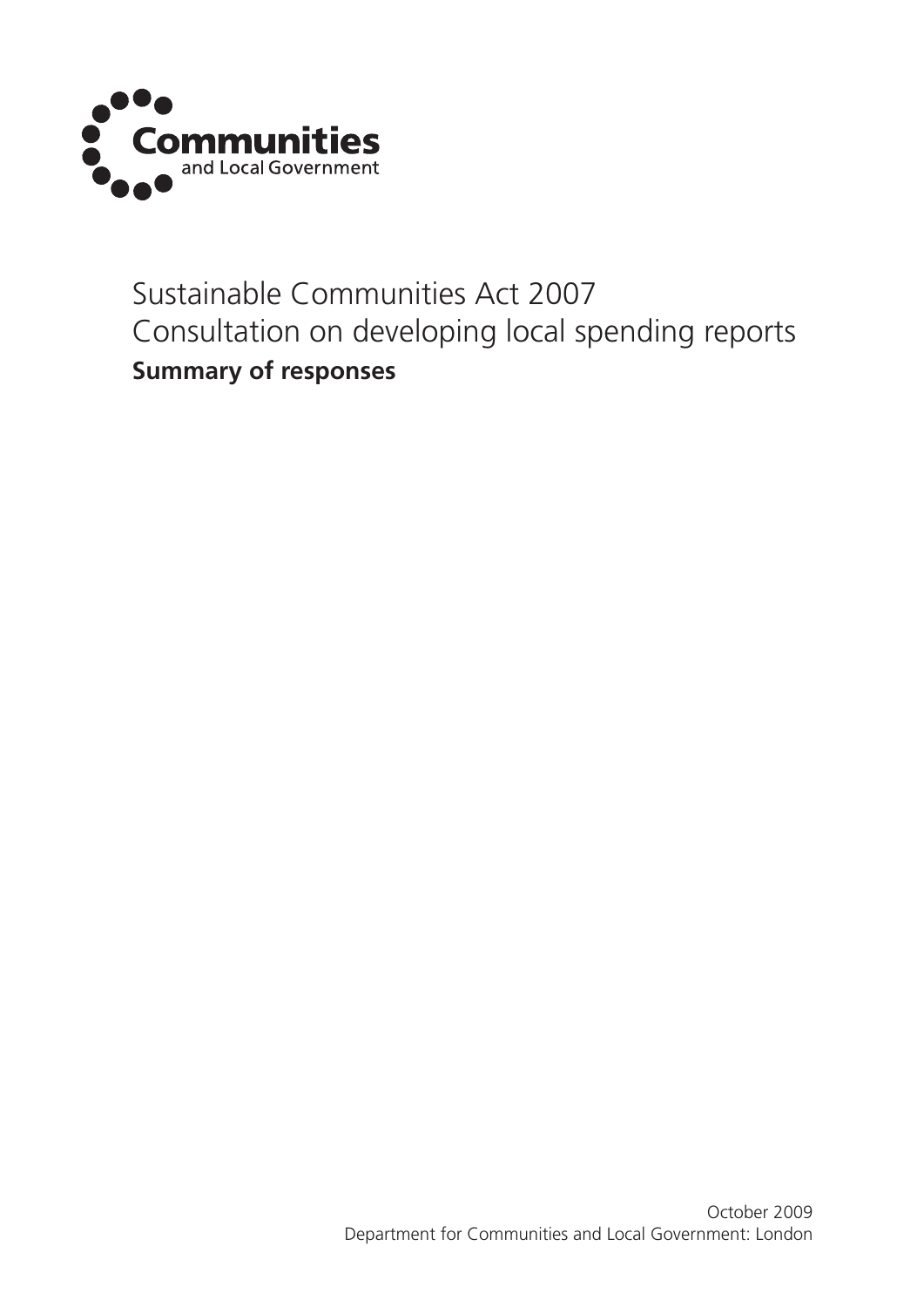Department for Communities and Local Government Eland House Bressenden Place London SW1E 5DU Telephone: 020 7944 4400 Website: www.communities.gov.uk

© *Crown Copyright, 2009*

*Copyright in the typographical arrangement rests with the Crown.*

*This publication, excluding logos, may be reproduced free of charge in any format or medium for research,* private study or for internal circulation within an organisation. This is subject to it being reproduced accurately and not used in a misleading context. The material must be acknowledged as Crown copyright and the title of *the publication specified.*

Any other use of the contents of this publication would require a copyright licence. Please apply for a Click-Use Licence for core material at www.opsi.gov.uk/click-use/system/online/pLogin.asp, or by writing to the Office of Public Sector Information, Information Policy Team, Kew, Richmond, Surrey TW9 4DU

e-mail: licensing@opsi.gov.uk

If you require this publication in an alternative format please email alternativeformats@communities.gsi.gov.uk

Communities and Local Government Publications Tel: 0300 123 1124 Fax: 0300 123 1125 Email: product@communities.gsi.gov.uk Online via the Communities and Local Government website: www.communities.gov.uk

October 2009

Product Code: 09LGSR06124

ISBN: 978 1 4098 1922 6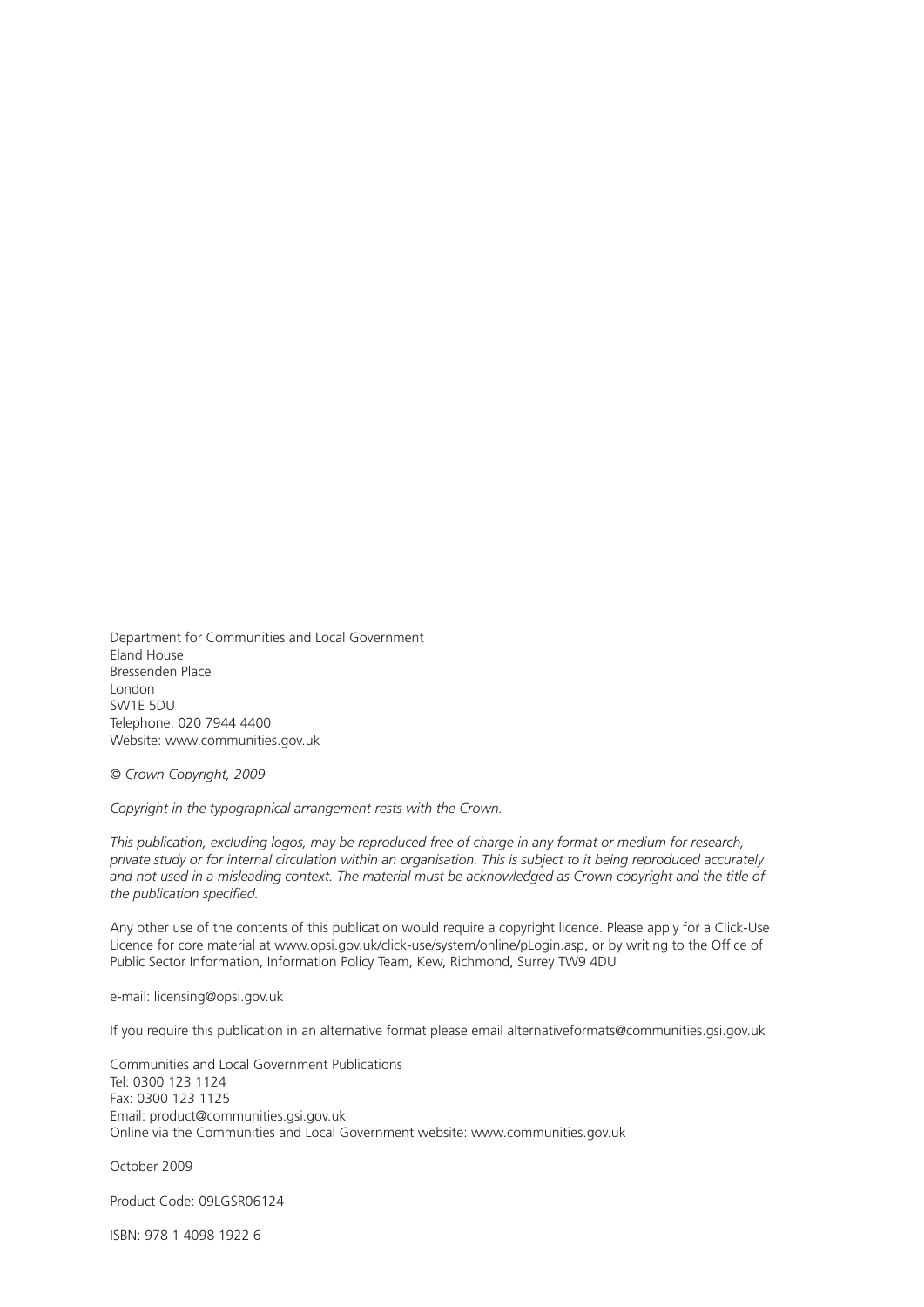## Introduction

Local spending reports aim to assist local authorities, their partners and local people in promoting the sustainability of local communities by providing more information about the public funding that is spent in their area.

The Sustainable Communities Act 2007 ('the Act') placed a requirement on the Secretary of State to make the first arrangements for the production of local spending reports before 23 April 2009. Before making any arrangements under the Act, the Secretary of State is required to consult those likely to be affected.

On 20 February 2009, Communities and Local Government published a consultation document to meet these requirements. The consultation process followed the Government's code of practice on consultations. It was run in two phases. The first phase focused on the first arrangements by way of questions 1 and 2, and closed on 3 April 2009 in order to meet the statutory deadline. A response to the first phase of consultation was published on 22 April 2009 alongside the associated arrangements. The first local spending report was subsequently published on 29 April 2009. All of these documents can be found on the Communities and Local Government website here:

www.communities.gov.uk/localgovernment/about/sustainablecommunitiesact

This summary of consultation responses focuses only on the second phase of that consultation which is about the longer term development of local spending reports covered by questions 3, 4 and 5. An overview of responses to the consultation is provided, followed by more detailed consideration.

We received 63 responses in total. The vast majority, 55 responses, came from local government and their representative bodies. The remaining eight responses came from non-government organisations and government departments/agencies.

A full list of all responses received (other than those who requested anonymity) will be provided on request from Communities and Local Government at the following address:

SCA Consultation Department for Communities and Local Government Zone 5/A6, Eland House Bressenden Place London SW1E 5DU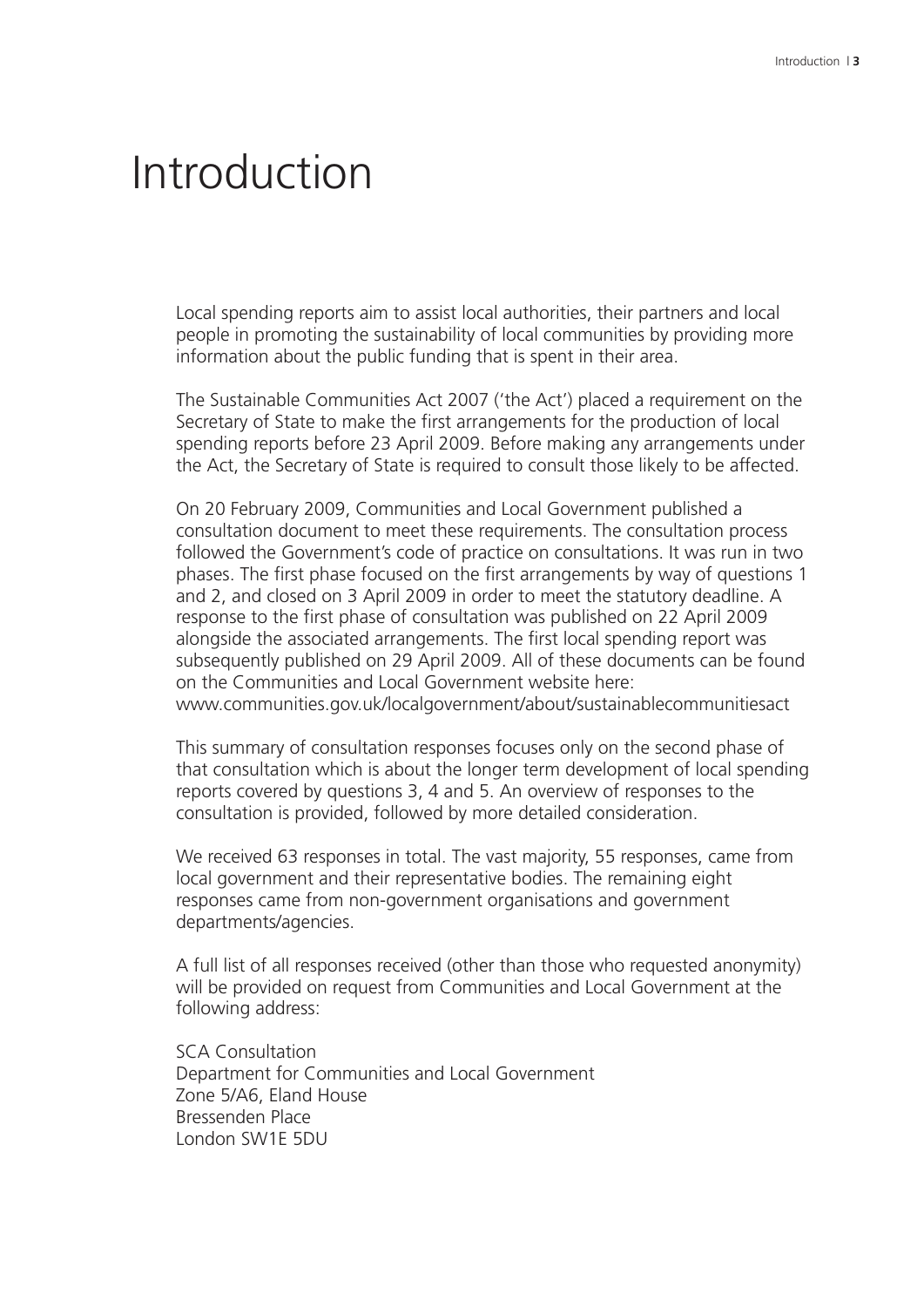## Overview

Many of those who commented on how the reports could be used (question 3) expected local spending reports to deliver greater transparency and accountability around the allocation of funding and to empower the public. However, the most popular suggestion commented on the potential to use the reports to enable more efficient and effective working within organisations, with existing partners and other bodies and to enhance existing processes such as local area agreements and the comprehensive area assessment.

There was a range of views on the spatial level and expenditure to be used (question 4) and responses on which bodies should be included were similar to those received as part of the first phase of consultation where the majority of views were in favour of the reports containing much more information about central government departments and government agencies. Many respondents felt that all spend flowing into local areas through public bodies should be identified within the reports.

There were 22 respondents who had mapped public spending locally to varying degrees (question 5) and commented on their experience of doing so. Those comments included both the benefits and drawbacks of tracking public spending and the barriers involved in gathering, analysing and making practical use of the information. The cost of collecting data was mentioned as a barrier though no information was received on the costs involved in producing the respondents' mapping exercises. Other difficulties included the capacity of local authorities, engaging partners in the process, disaggregating data below upper tier authority level and the appropriateness and consistency of available data.

Overall, there was a sense that respondents were supportive of the principles and aims of local spending reports but that more work was needed to make them more useful and responsive for users.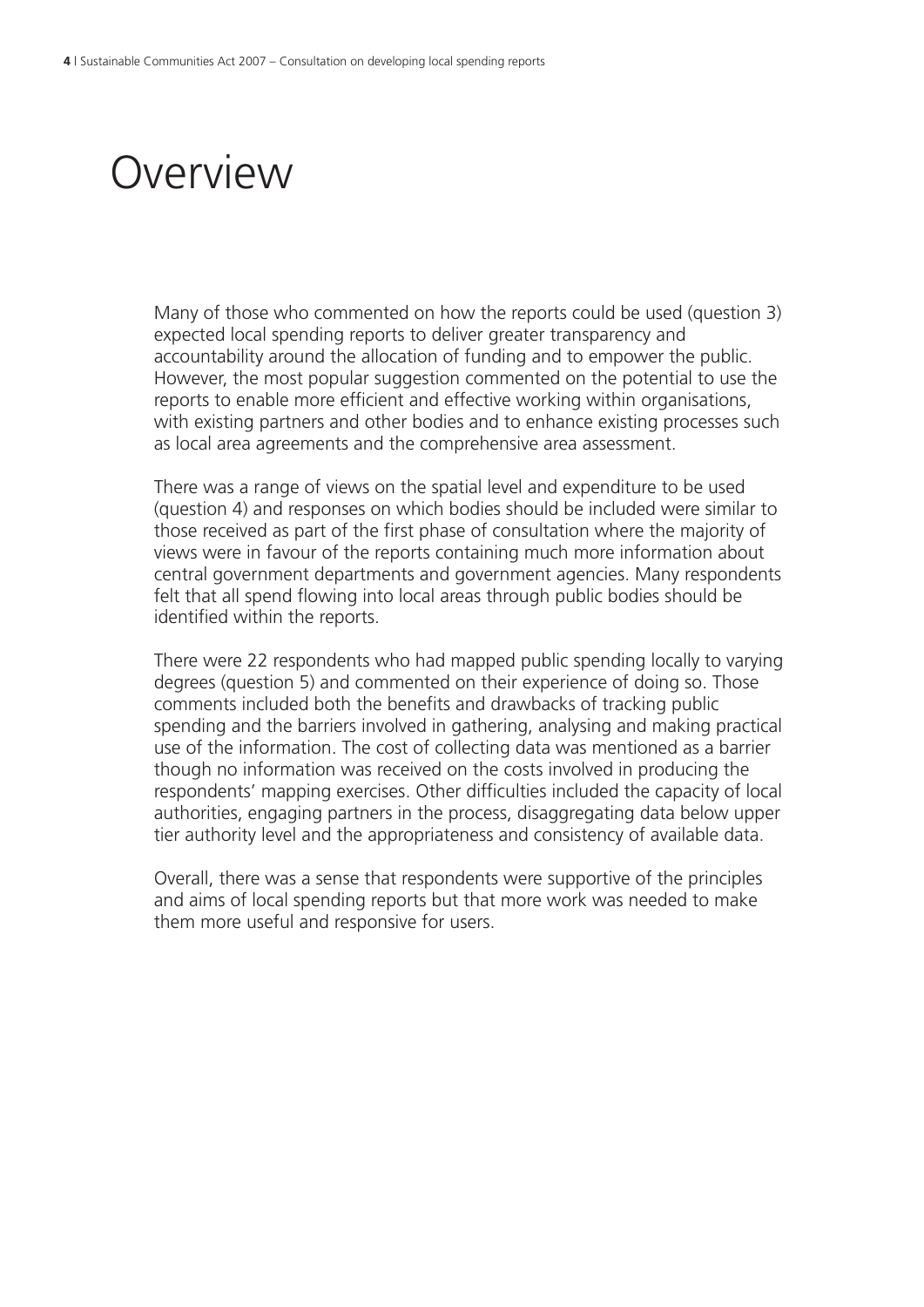# Consultation question 3

**How could local spending reports help you and how would you use this information?**

**What information should the reports contain?**

We received 56 responses to this question. Many respondents expected local spending reports to deliver greater transparency and accountability around the allocation of funding and empowering the public. However, the most popular suggestion commented on the potential to use the reports to enable more efficient and effective working within their own organisations, with existing partners and other bodies. Some respondents thought the greater openness provided by the reports might allow closer scrutiny by all local partners including the third sector. This in turn might enable better identification of under/overspending areas and gaps in services and allow improvements to be made in areas including the development of community strategies, coordination of planning and deciding local area agreements, participatory budgeting and shared services.

Respondents also said they thought they would use the reports for comparison between similar organisations for benchmarking their own and other's performance and for self-assessment. A few respondents said they intended to use the reports to inform proposals under section 2 of the Sustainable Communities Act 2007.

There was a range of views on what information the reports should contain. For example, spend by outcome, body and function were all suggested and some respondents suggested the inclusion of third sector, private sector and large scale capital projects. The most popular comment in answer to this part of the consultation question concerned the lack of information contained in the draft report. Many respondents said that more information was needed from central government departments and agencies while others said all spend going into local areas should be identified and included in the reports in order for them to be useful. Up to date, easily accessible information was felt to be important as was context.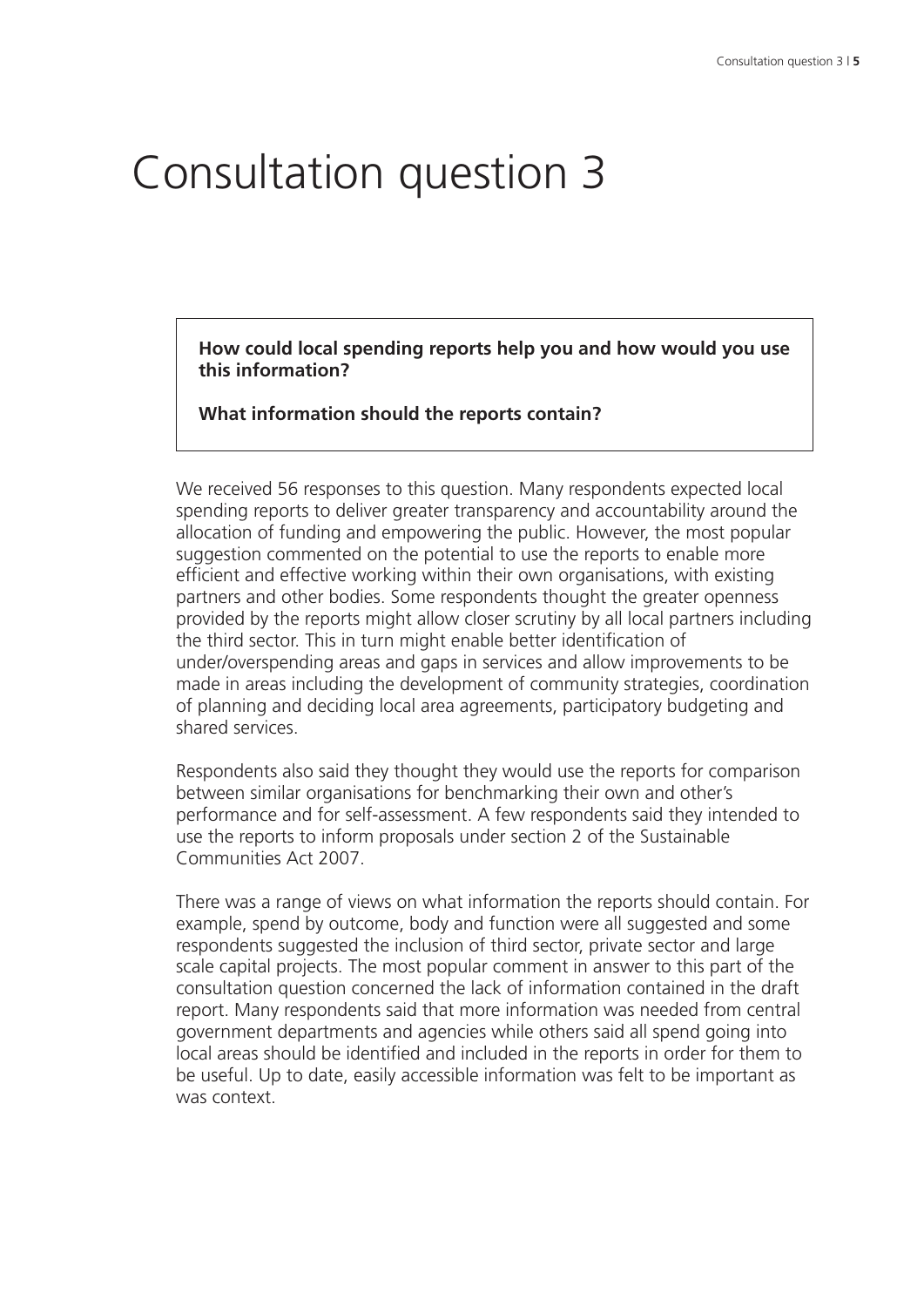The following quotations reflect the range of comments received:

*"Ideally, we would like to be able to use the data contained in these reports to analyse all government spending including local, regional, national and even supranational in order to identify areas of shortfall, waste and inefficiency."*

*"It will be important to ensure that the reports are properly contextualised if local authorities or other bodies are to avoid ad hoc enquiries arising from the publication of raw data or incomplete information."*

*"If the reports contain information about all public spending in an area it will be possible to compare value for money with other areas and so drive up performance in all public services, not just those subject to the CAA process. It is hard to see much use for the proposed initial spending reports."*

*"CLG should seek to make available as much information as possible regardless of the spatial level."*

*"Whilst we understand the need to approach this in a way that ensures value for money we believe that expecting basic figures on public expenditure should not be an unreasonable request of any government."*

*"It is how the various funding streams are aligned behind LAA outcomes that are the real potential added value of Local Spending Reports."*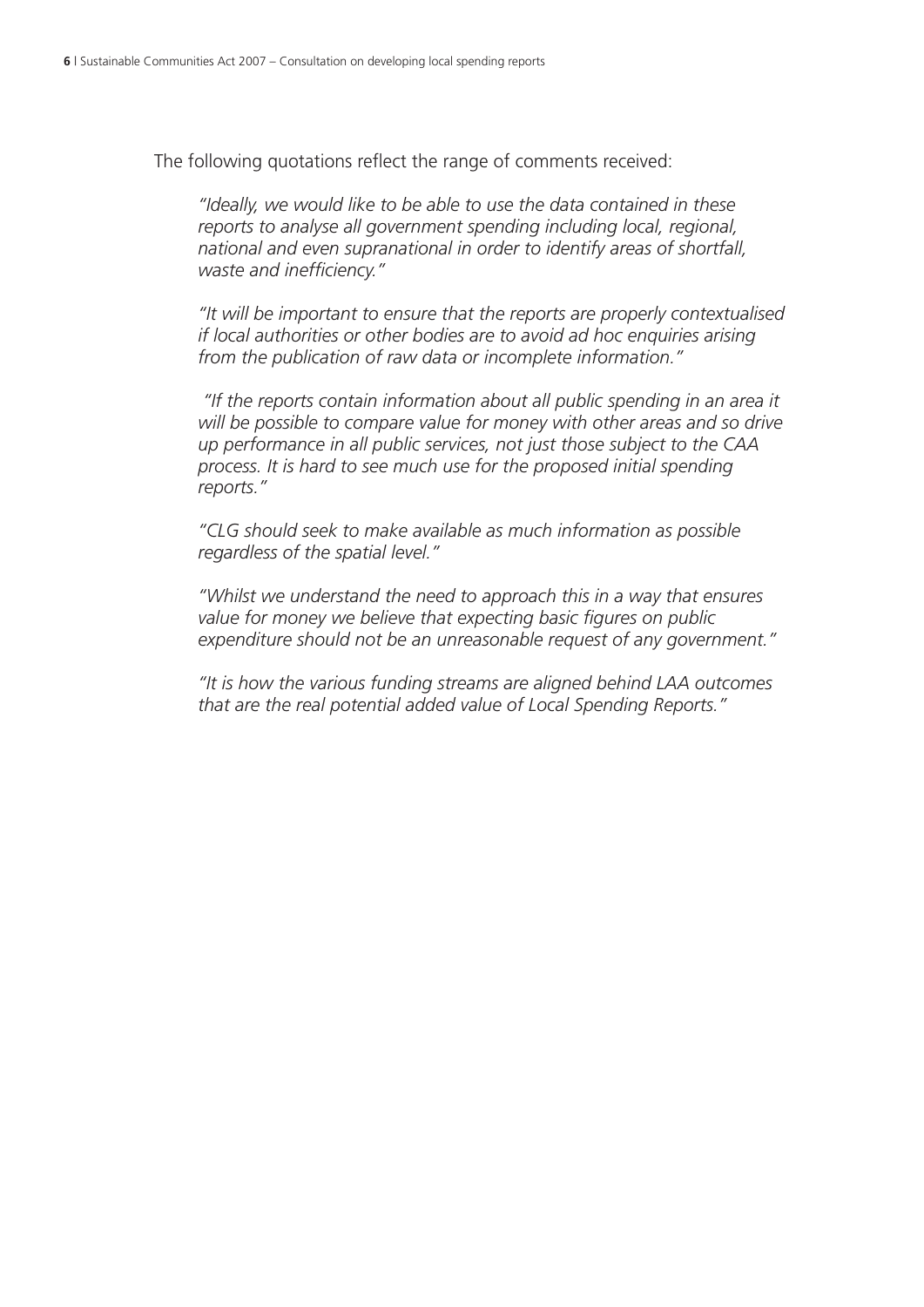## Consultation question 4

**Specifically, which approach to specifying bodies, expenditure, areas and period would be useful and likely to represent value for money?**

**Can you prioritise within the information which you propose is provided?**

We received 51 responses to this question. There was support for the current level of detail and for the inclusion of both capital and revenue expenditure as set out in the proposals for the first report. Many respondents also supported the use of existing information to make up future reports. Annual reports in line with the financial year and reports in line with the comprehensive spending review reporting period were suggested and there was a range of views on what expenditure and spatial level should be used to make up the reports. Respondents suggested information should be set out by region, upper tier local authority, lower tier local authority, county market town, comprehensive area assessment, local area agreement, neighbourhood and borough levels, though the limitations of producing information below district council level was recognised by some:

*"The local authority data DCLG uses is not fit for purpose but mapping spending at the sub-county level is not practical."*

*"Information would be best based upon a local authority area. There would be a number of practical difficulties for local authorities to apportion costs in a meaningful manner over smaller geographical areas. There are a number of bodies and government departments which are not organised to allocate funds over a local authority boundary area."*

There were many requests for budget information to be included in the reports alongside outturn expenditure to provide a fuller picture of local spending.

Responses on which bodies should be included were similar to those received as part of the first phase of consultation where the majority of views were in favour of the reports containing much more information about central government departments and government agencies. Many respondents felt that all spend flowing into local areas through public bodies should be identified within the reports.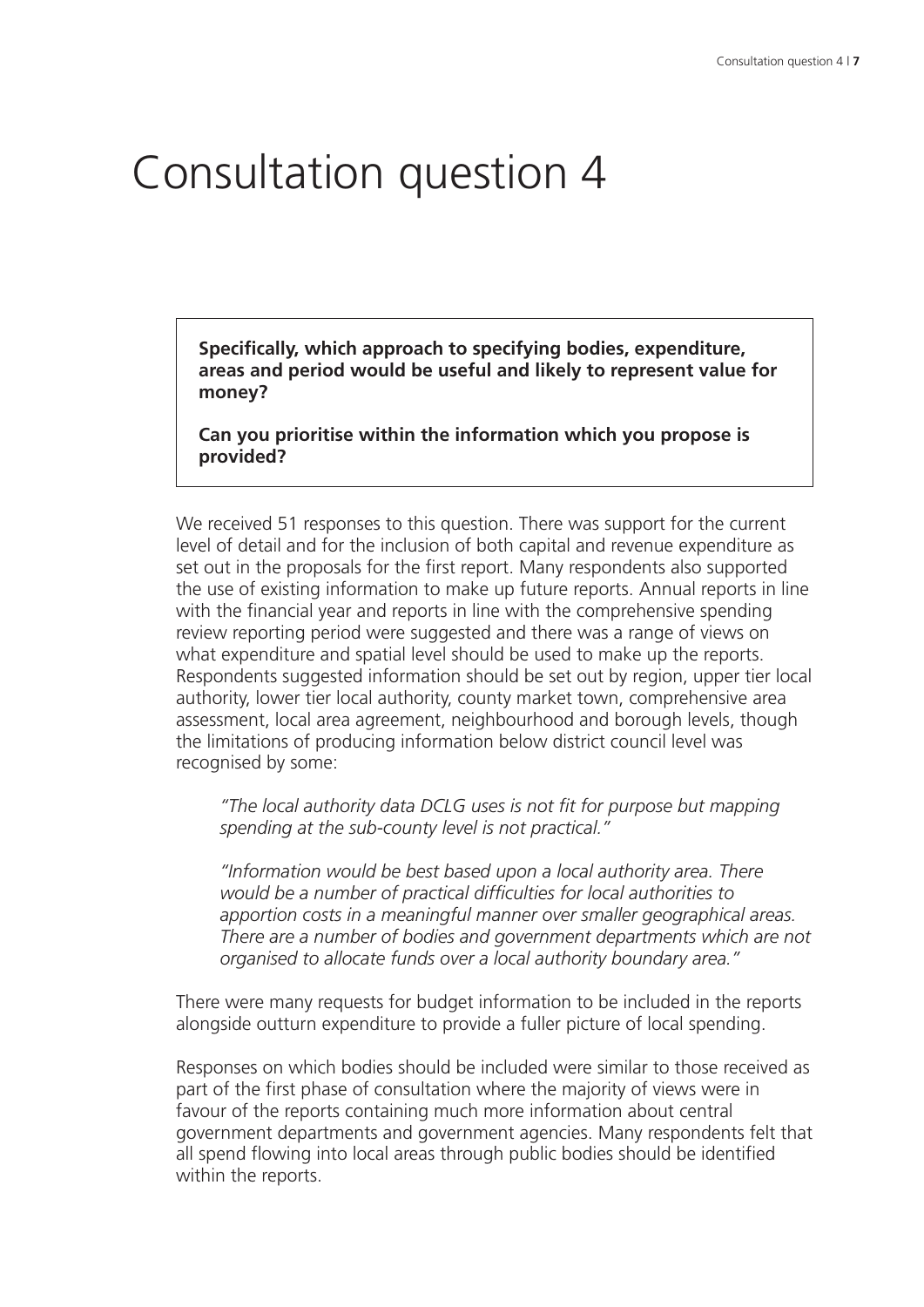The following quotations give a flavour of the responses received:

*"Fundamentally though, it is most important that information is made available at a local authority level. In addition to being the most useful level for our purposes, we feel that this is likely to be the most practicable level as boundaries of other agencies are most commonly coterminous with local authorities."*

*"We do not accept that budgeted expenditure (such as RA returns) should not be used as it is subject to change. As proposals are forward looking this is likely to be more useful than historic spend."*

*"Our strong preference is for the focus to be on outcomes, city wide, with comprehensive coverage of public sector spend and projected spend over a three year period aligned with the CSR cycle. We would also welcome the opportunity for spend to be also covered at the neighbourhood level (recognising the limitations) and possibly at city-region level. We also think work looking at third and private sector investment particularly in our core cities would be extremely valuable information."*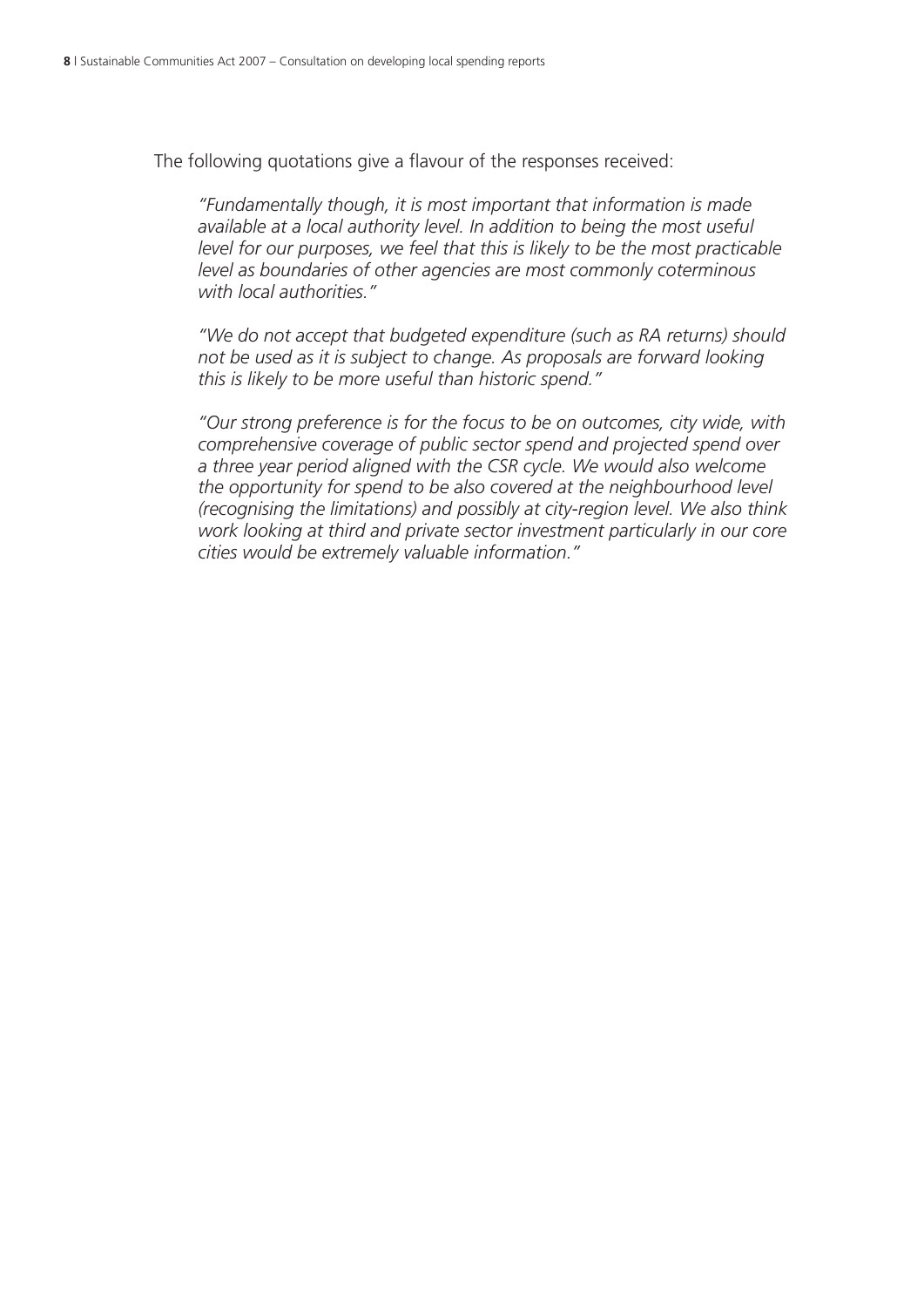# Consultation question 5

**Have you mapped local spending in your area?**

**How did you do this?**

There were 22 respondents who had mapped public spending locally to varying degrees (question 5) and commented on their experience of doing so.

Though it wasn't clear in all of the 22 cases, there appeared to be similar numbers of respondents who had completed either a single mapping exercise or who carried out mapping on a regular basis. A few respondents were in the process of carrying out mapping exercises or were committed to doing so in the near future. Some respondents had carried out mapping to a limited degree for a specific purpose, for example, as part of joint working arrangements covering particular service areas.

The cost of collecting data was mentioned as a barrier though no information was received on the costs involved in producing the respondents' mapping exercises. Other difficulties highlighted by respondents included the capacity of local authorities to carry out mapping and engaging partners in the process. Disaggregating data below upper tier authority level was also observed as a limitation and the amount of estimation that might be required to do this was thought to carry the risk of skewing results. Respondents mentioned the appropriateness and consistency of available data and how to translate results into action as other drawbacks.

However, comments included both the potential benefits and practical drawbacks of tracking public spending. For example:

*"The net expenditure for each service area was broken down into appropriate geographical segmentations to better understand the allocation of resource between localities. The expenditure has been broken down to either township, ward and super output level dependant on the information being readily available via small modifications to existing data collection systems. This provides for individual service level analysis at discrete levels as well as aggregated analysis at township level. In this way specific issues such as deprivation and inequality can be monitored and resources targeted."*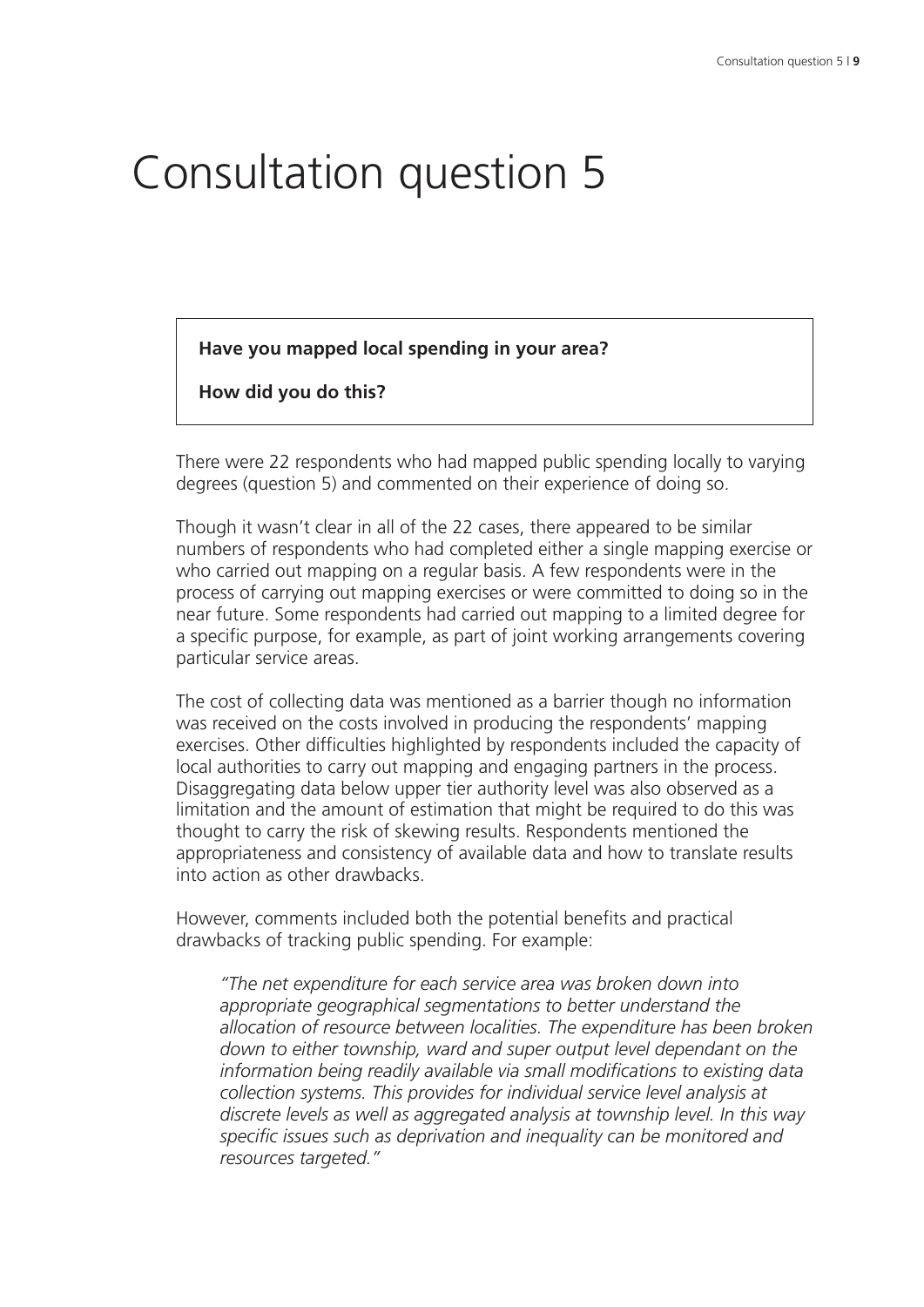*"Specific areas of working e.g. Mental Health, Children's Trust and Older People's Services have financial mapping in place as part of established joint commissioning arrangements between partners. Where local spending has been mapped this has been enabled on a themed spend basis and as the result of shared priorities between partners."*

*"This was undertaken several years ago and required the use of consultants to conduct surveys on behalf of the Council, and to consolidate the information into meaningful data for the Council. The Council received the data in two forms: by defined geographical areas (Ward, and Area Partnership Board); and, by thematic. The Council found the exercise very difficult due to the appropriateness of available data for use at geographical or thematic level. Also, the data used was found to be inconsistent and skewed some of the results. The Council did not make much use of the outcome of the mapping exercise. This was due to a number of problems such as the difficulties with engaging partners and how the outcome would actually be used to inform decisions."*

*"We do not currently map spending below the county-level. We believe that disaggregating spend to a lower level would be extremely expensive and of very limited value due to practical difficulties in aligning expenditure to particular geographies. A case in point, Home to School transport costs are difficult to assess at a level of granularity below the county as pupils are often transferred across district boundaries."*

The following quotations give a flavour of other responses received:

*"A central data observatory if managed for example by the Audit Commission could provide a sufficient basic oversight to enable more informed scrutiny of public resources but it would still take considerable further work to drill down into the detail to see how budgets could be pooled or better used. The absence of profiled spend data nationally and locally is indicative of the cost and resource needed to do so. However, if it could be achieved it would add extra value alongside the data that is currently available."*

*"However it should not be left to each local area to undertake the work required to produce such a report. There are clear economies of scale in the Government being able to account for its own expenditure, and produce such reports, rather than the huge duplication of research effort that would be required for each area to produce their own."*

*"This is likely to be an expensive exercise the benefits of which are not clear at the moment. The more detailed the data required the less reliable it may be. Furthermore, existing systems may not be able to cope with this detailed level of devolvement."*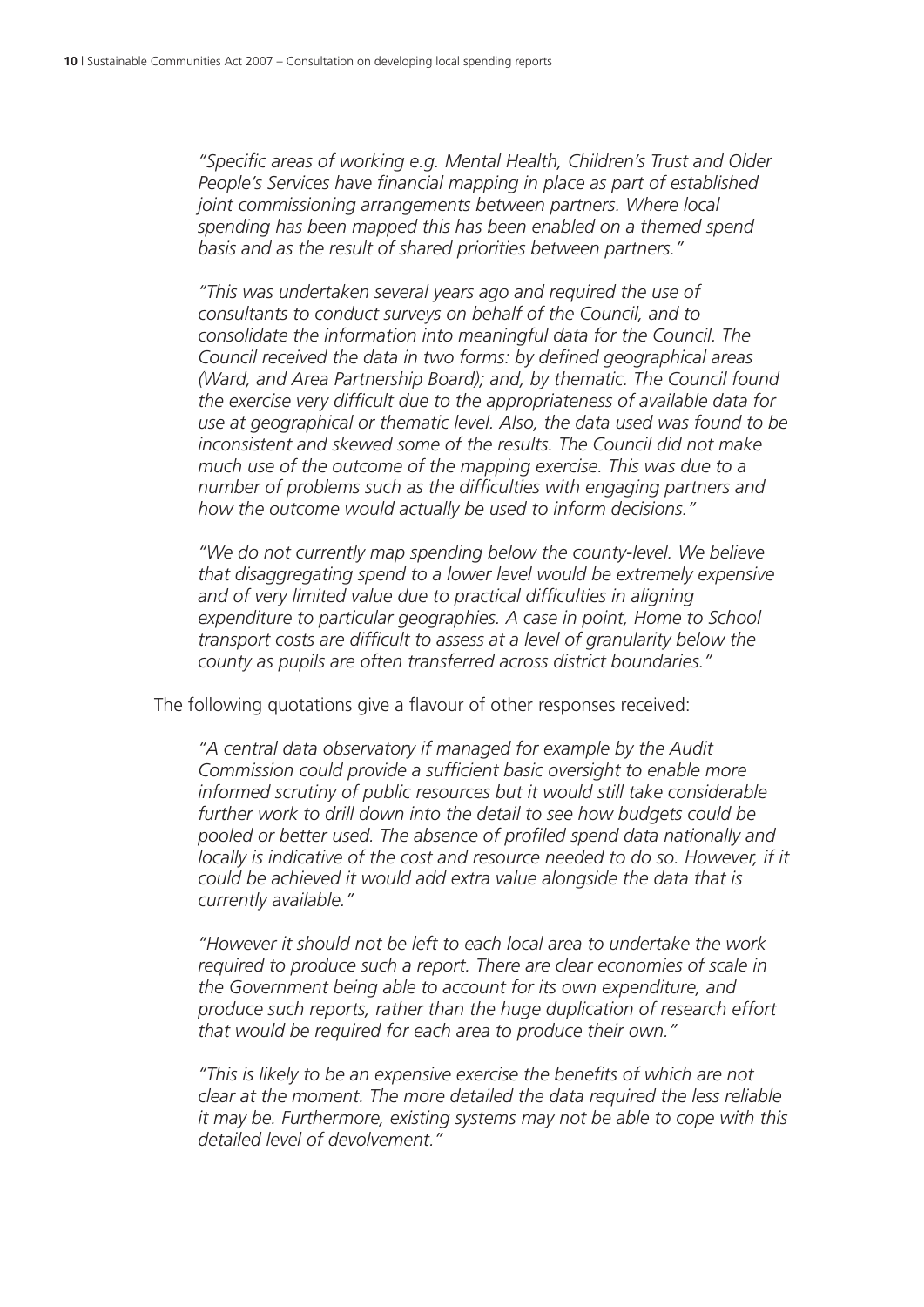*"It is our view that it would be extremely useful for CLG to work with local authorities, perhaps through the IDeA or Regional Improvement and Efficiency Partnerships, to develop an agreed methodology for mapping local spend so that authorities do not waste time re-inventing the wheel and so that data is reasonably comparable."*

*"We would be willing to learn from good practice in this area as a way of ensuring we can maximise the impact of expenditure and ensure value for money."*

We welcome the positive response to these questions and particularly the detail provided by some respondents on the methods they have used to map local spending.

#### Our approach to local spending reports

Local spending reports are a new statutory requirement which is potentially complex and expensive. The more detailed the information which is to be provided the more expensive it will be to collect. It is therefore important to make arrangements which are useful to local authorities, their partners and local people and whose cost is likely to justify their benefit.

Based on responses to the first phase of this consultation we made the first arrangements using information which is currently available to the Government and which does not impose significant costs on other bodies.

#### Next steps

We are encouraged by the considerable interest shown by respondents in the Sustainable Communities Act 2007 and the development of the local spending reports. Responses to this phase of consultation about the purpose and content of future reports have brought to light a number of issues. For instance, that budget information should be provided alongside outturn expenditure and that respondents felt it would be useful to link information on public expenditure to information on performance and outcomes. Points were made about the risks and potential cost of disaggregating public expenditure information below upper tier local authority level and about the inconsistency of available data. While we recognise the clear expectation of the majority of respondents that the reports should include more information from public bodies, many of the other issues raised will need to be considered in more detail before firm proposals could be put forward.

There are also three other processes related to our work on developing local spending reports. The first is the Total Place initiative which forms part of Sir Michael Bichard's operational efficiency programme work. The Total Place initiative aims to achieve improved and more efficient public services; issues that many of the local spending reports consultation respondents felt were the reports' main purpose. Part of the approach to achieving the aims of the initiative is establishing how public money moves around a place and 13 pilots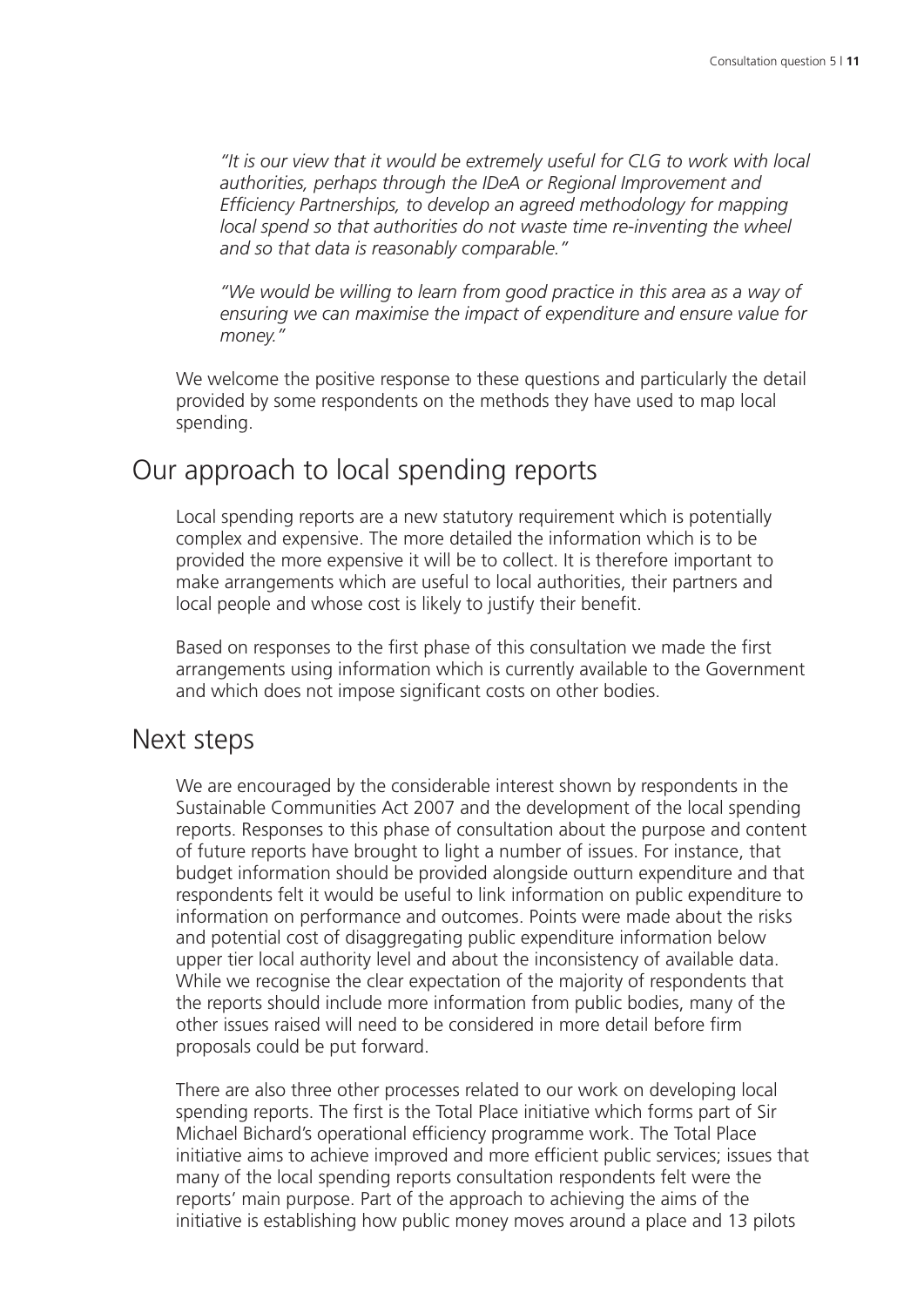have been chosen to identify how better outcomes can be achieved through better joining up and collaboration. More information on the Total Place initiative can be found here: www.localleadership.gov.uk/totalplace/

The second process is the consultation paper, *Strengthening Local Democracy*, which we published in July this year and reasserts the principle of citizens having the right to influence the decisions that affect their lives and their communities, including spending decisions. *Strengthening Local Democracy* sets out a range of proposals to promote democratic renewal and strengthen the power and responsibility of local government by, amongst other things, giving councils more scope to scrutinise the spending and decisions of local service providers. More information on *Strengthening Local Democracy* can be found on the Communities and Local Government website here:

www.communities.gov.uk/publications/localgovernment/localdemocracyconsulta tion

The third process is the work being carried out following recommendations made by the Power of Information Taskforce, led by Sir Tim Berners-Lee, for the Cabinet Office. He will oversee the work to create a single online point of access for government-held public data and develop proposals to extend access to data from the wider public sector, including selecting and implementing common standards. He will also help drive the use of the internet to improve government consultation processes.

We remain committed to developing local spending reports over time. When we have analysed the findings from this phase of consultation together with evidence from the Total Place initiative and the responses to the *Strengthening Local Democracy* consultation and Sir Tim Berners-Lee's work, we will consult on any firm proposals that arise as required by section 6 (10) of the Sustainable Communities Act 2007.